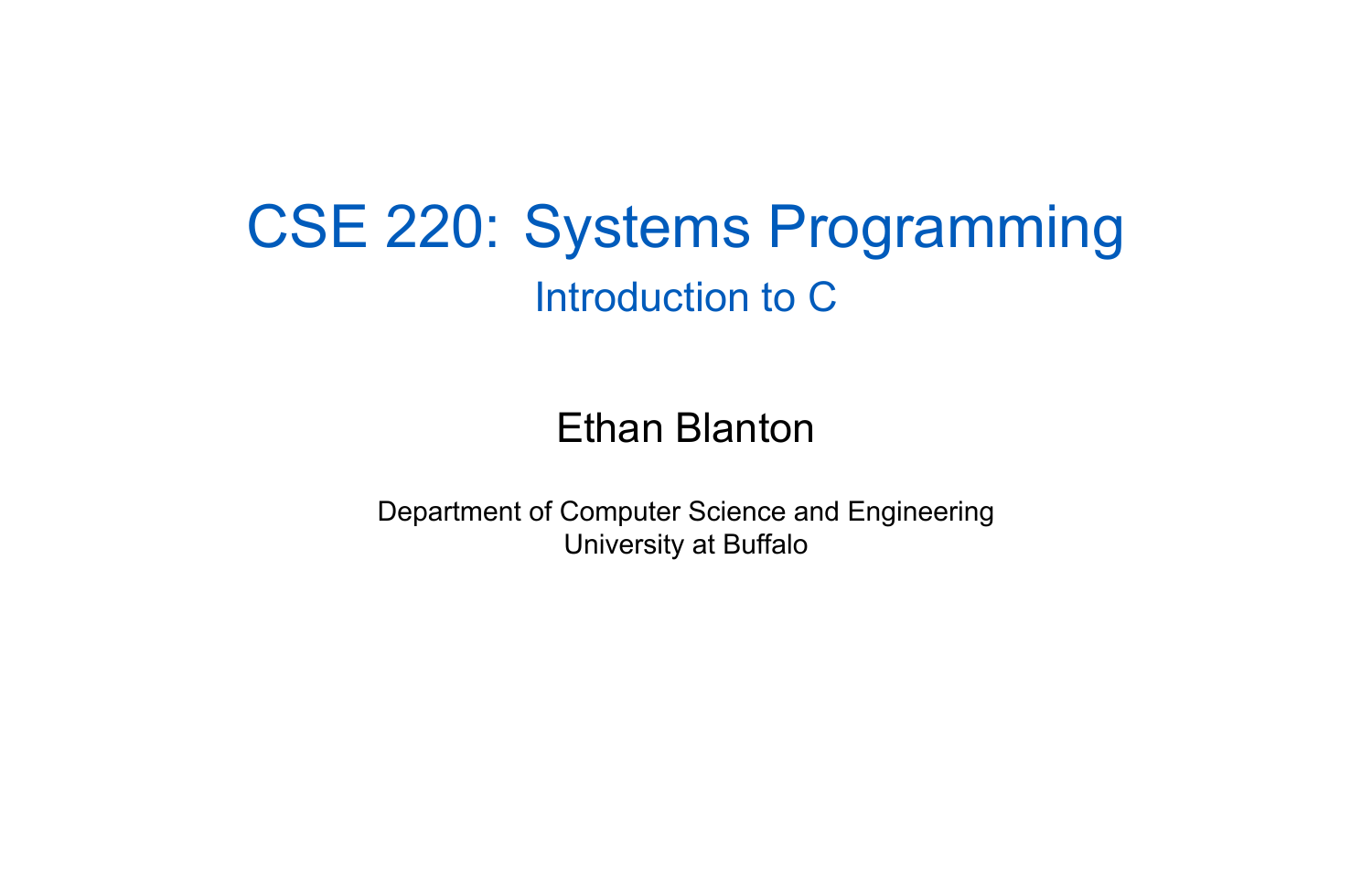# Why C?

There are dozens of programming languages. Why C?

C is "high level" — but not very.

- C provides functions, structured programming, complex data types, and many other powerful abstractions
- …yet it also exposes many architectural details

Most operating system kernels are written in C.

Many runtimes and virtual machines are written in C.

C influences many other languages.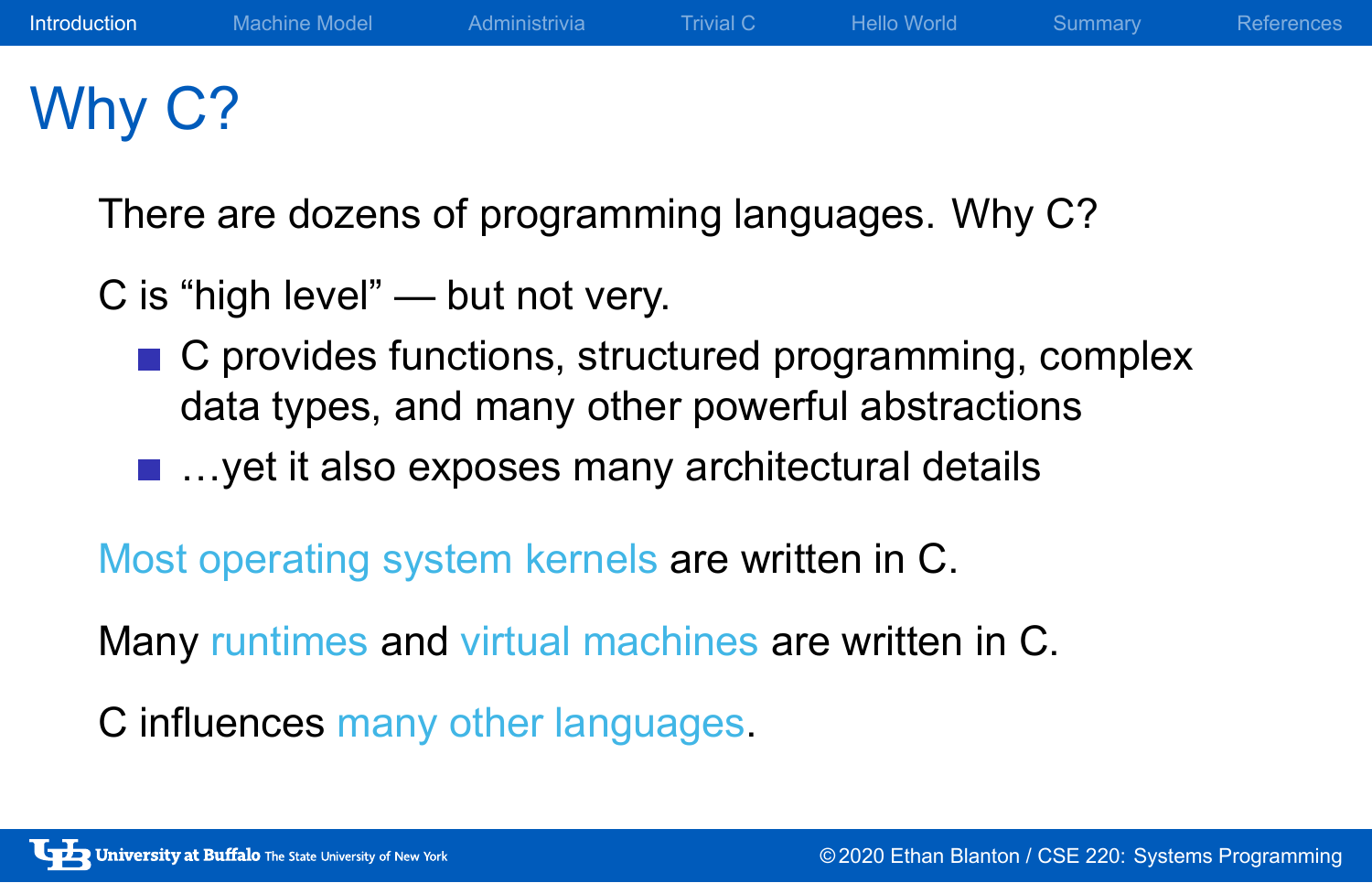# Effective C

Effective C programming requires that you master the machine.

You must be aware of its architecture and details of operation.

We will be using C in Linux on x86-64.

The dialect of C we will use is C99.<sup>1</sup>

The compiler we will use is gcc.

<sup>&</sup>lt;sup>1</sup>K&R describes ANSI C (C89), but we will discuss the differences when important.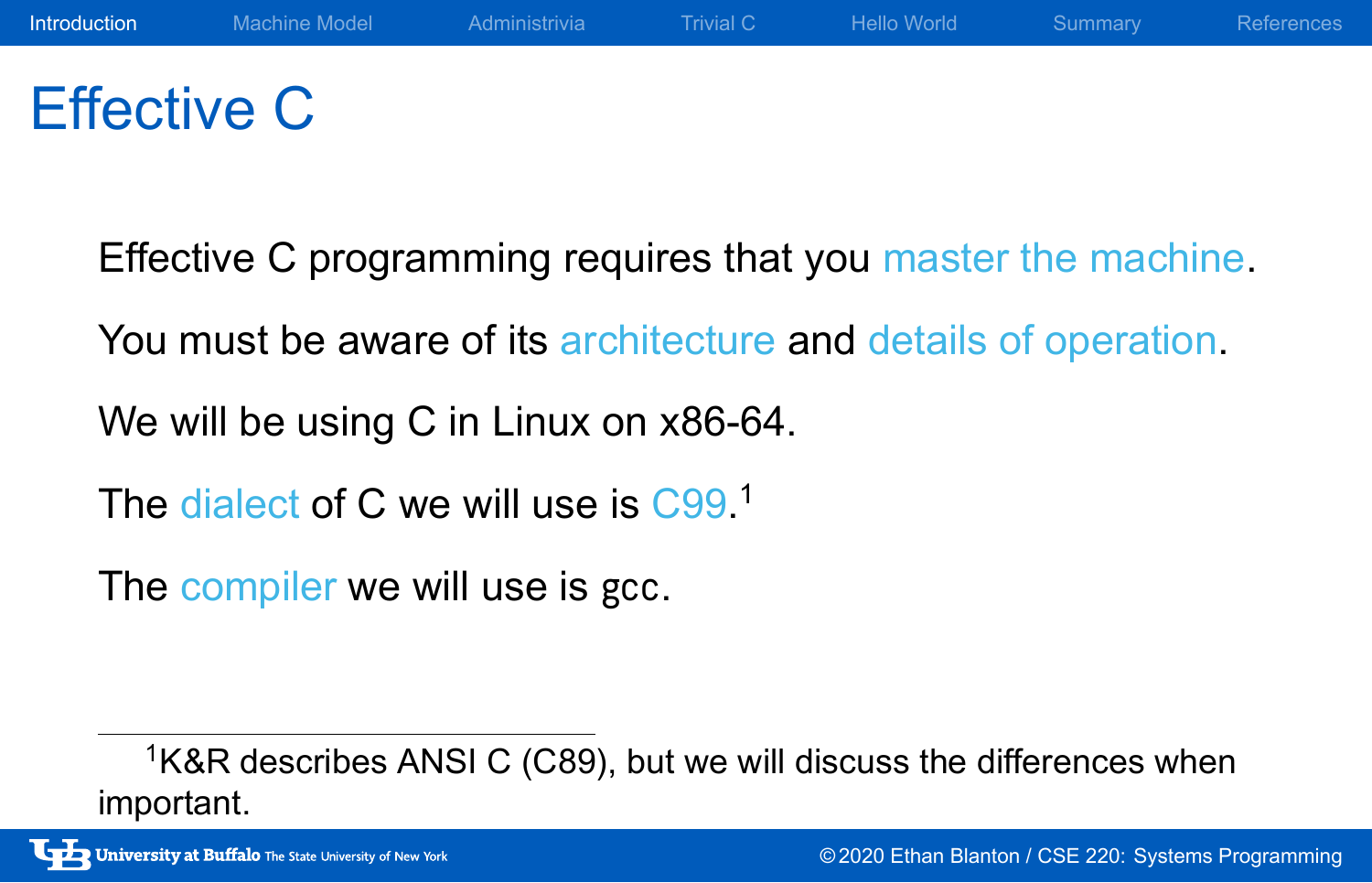### CSE 220 and C

That said, CSE 220 is not (only) about learning C.

CSE 220 teaches you systems concepts, and you will implement them in C.

We will not cover all details of C syntax.

We will cover key ideas and particularly important syntax.

You should consult:

- The C Programming Language (K&R)
- **Unix man pages**
- Given code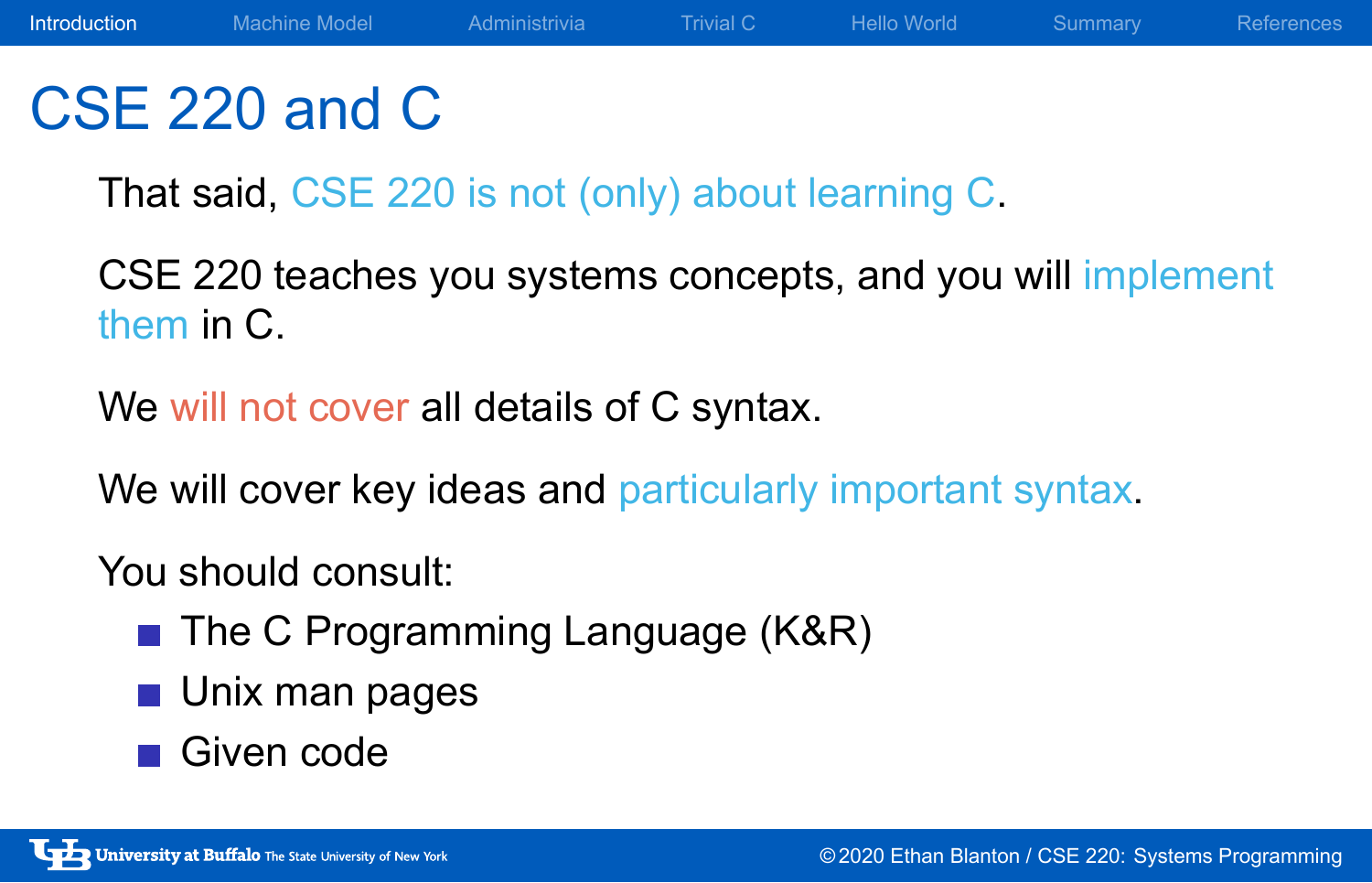### On Precision

In this course I will attempt to be precise, but must simplify some things.

Usually this is because the details:

- are unnecessarily confusing, or
- require knowledge you are not expected to have.

If something here conflicts with the standard or the compiler, the standard or compiler wins.

I will try to mark imprecise statements with a pilcrow: ¶.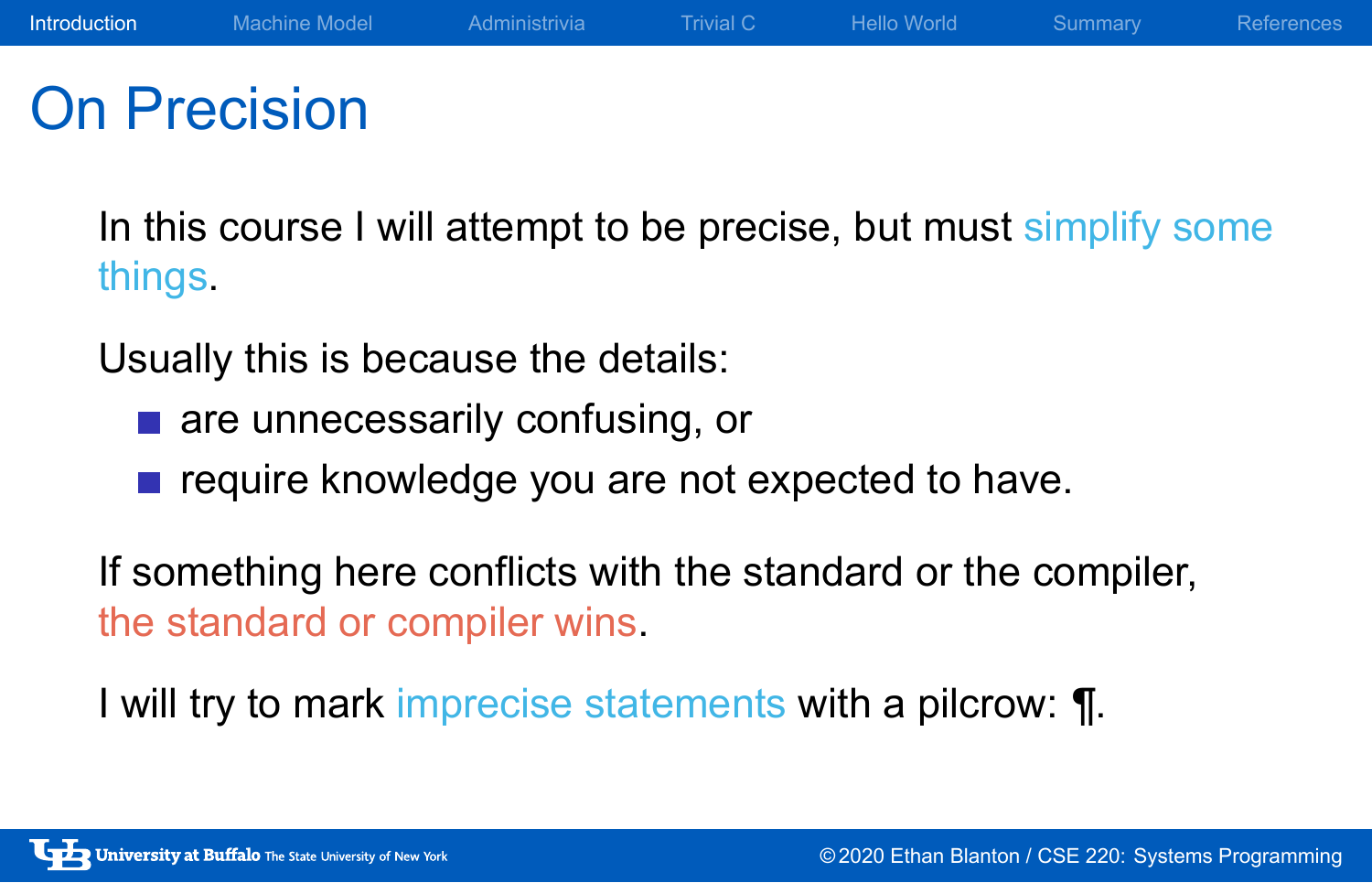### The Processor and Memory

The C language exposes a particular machine model.

Data is stored in memory at accessible addresses. If

The CPU manipulates data stored in memory.

Program code is executed as a series of instructions:

- **Also stored in memory**
- **Though possibly not accessible**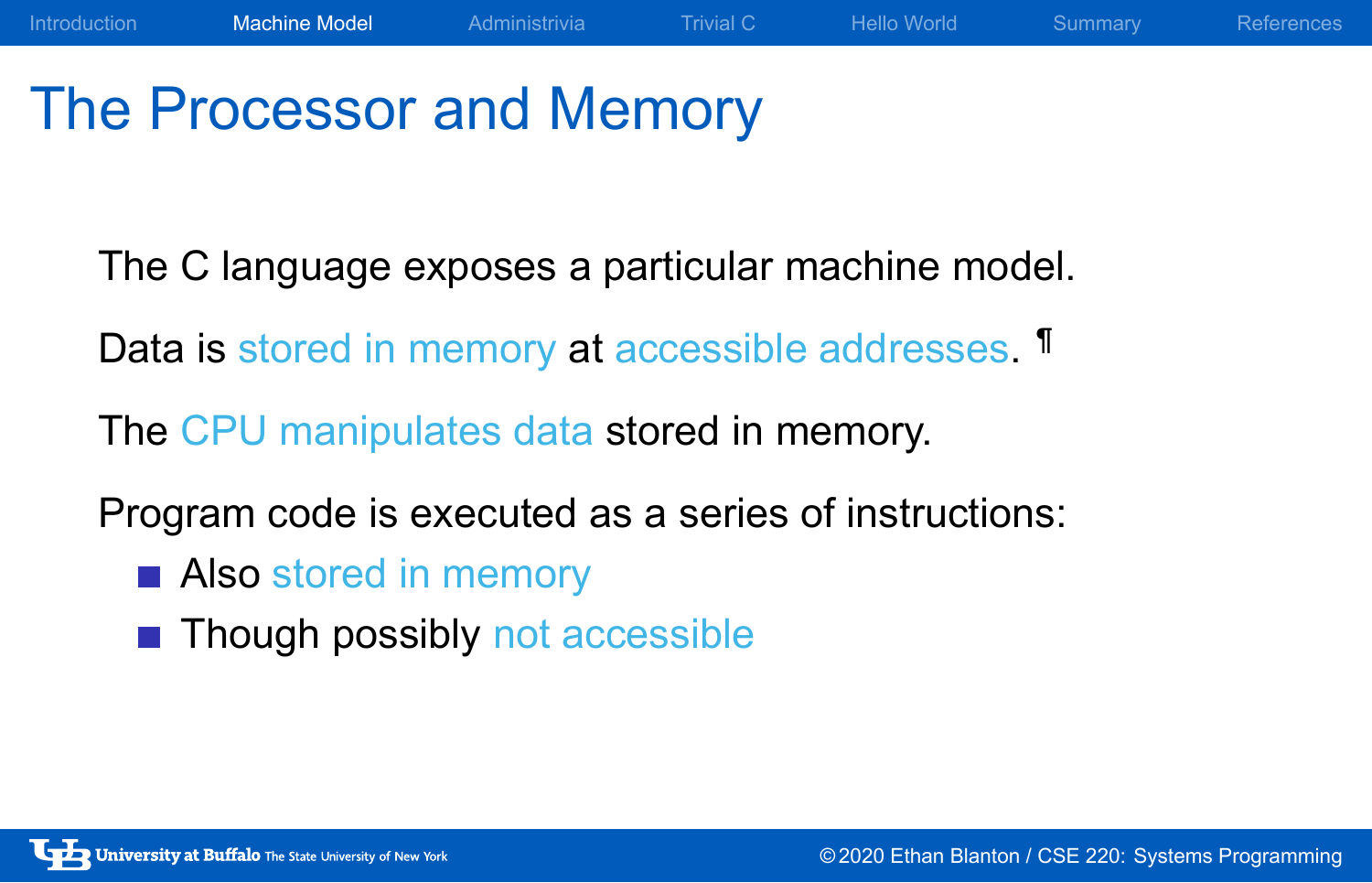### A Dedicated Computer

Most modern, multi-tasking OSes (including Unix) provide a particular model.

That model is that each process has its own dedicated machine.

Each process appears to have:

- A dedicated CPU
- Private, dedicated memory
- **Private input and output facilities**

That isn't strictly true, but it is approximated by the OS.

The OS provides mechanisms to share resources in this model.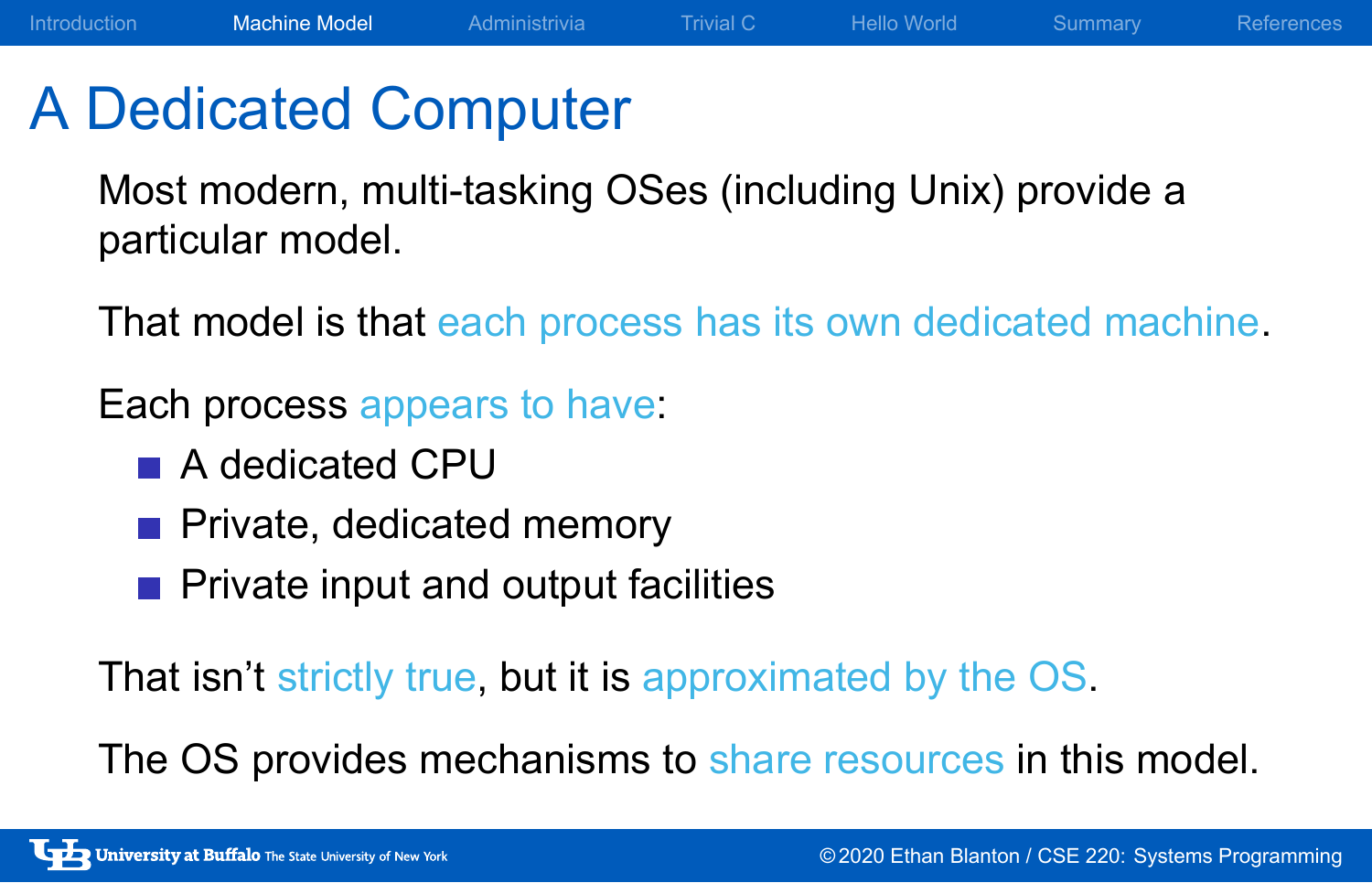# Programs as Instructions

C programs<sup>2</sup> are translated into machine instructions.

The computer executes these instructions in order. **T** 

Instructions are things like:

- Add two numbers together
- Compare a number to zero
- Store a number to a location in memory

As we will see, it's all numbers.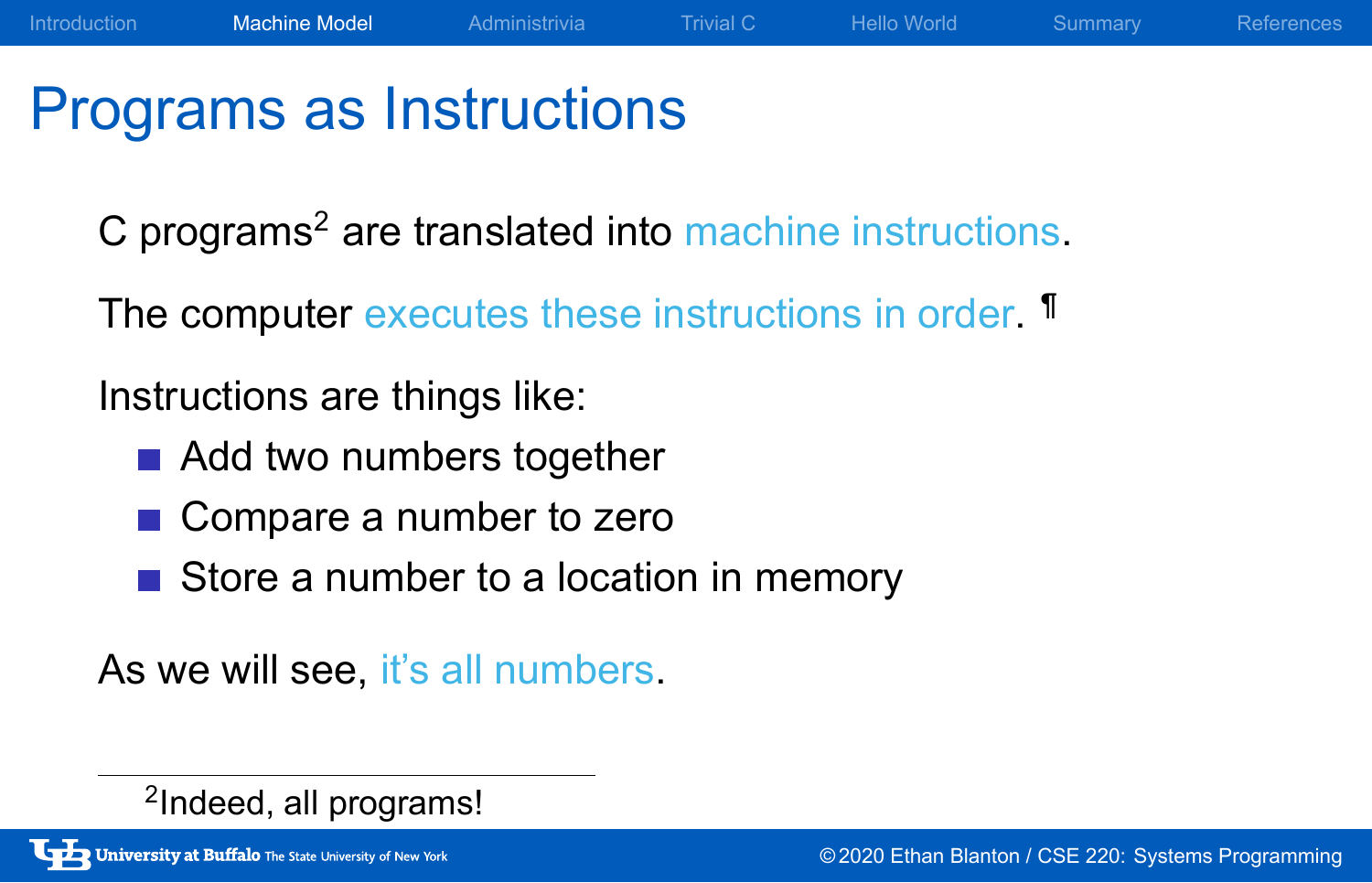### **Administrivia**

On attendance:

- Attendance to every lecture is mandatory
- Attendance to every lab is mandatory

### On AI:

- The AI quiz is due next Friday
- Don't use online resources for your assignments
- Don't talk details with your classmates

### On Lab 01:

Lab 01 is due next Friday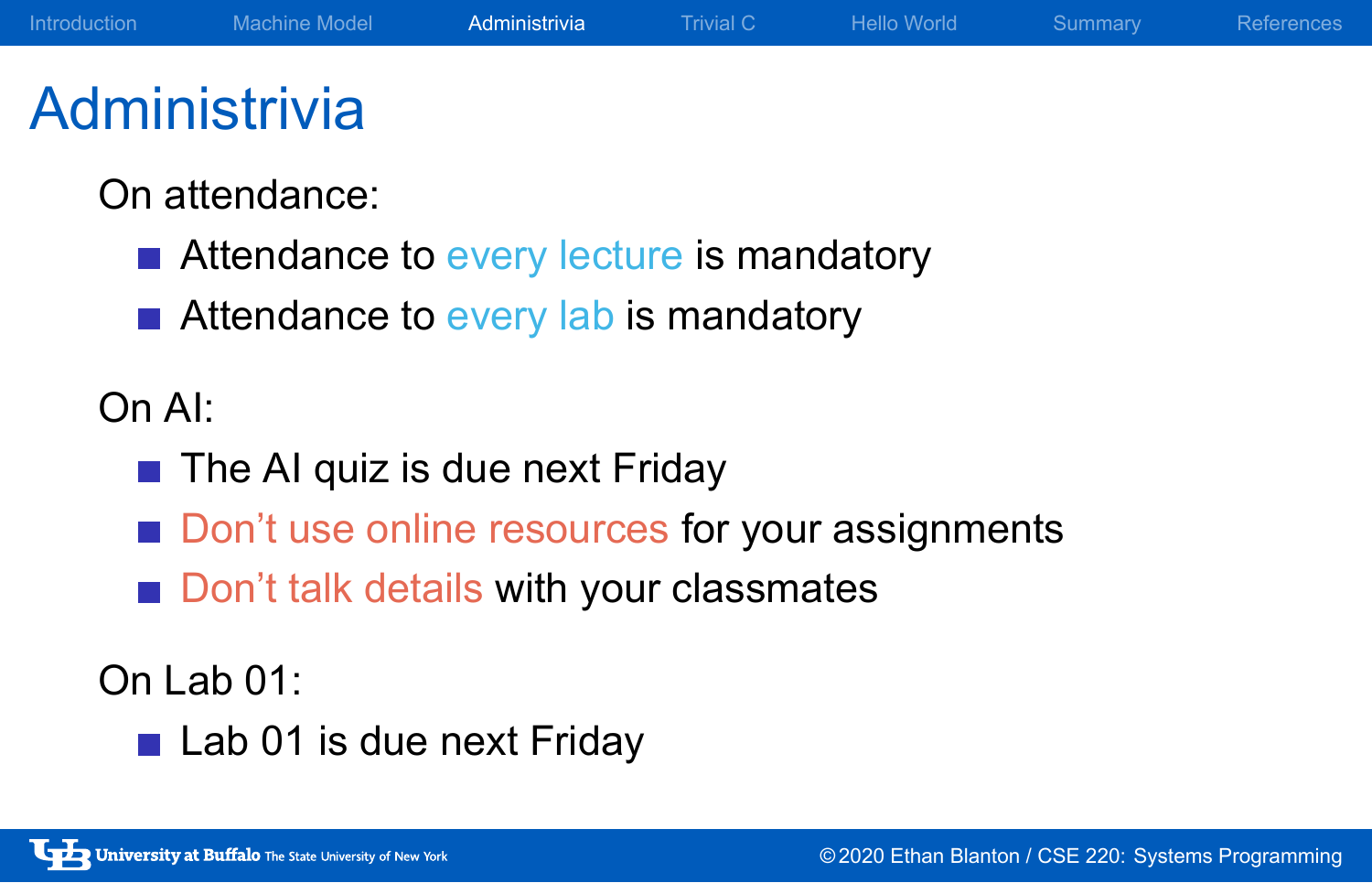# main()

Every C program starts with the function main(). ¶

```
int main() \{return 0;
}
```
Every C function:

- takes zero or more parameters
- $\blacksquare$  returns a single value

All arguments are pass-by-value, which means they are copies of whatever is passed to them.

C program statements end with a semicolon (;).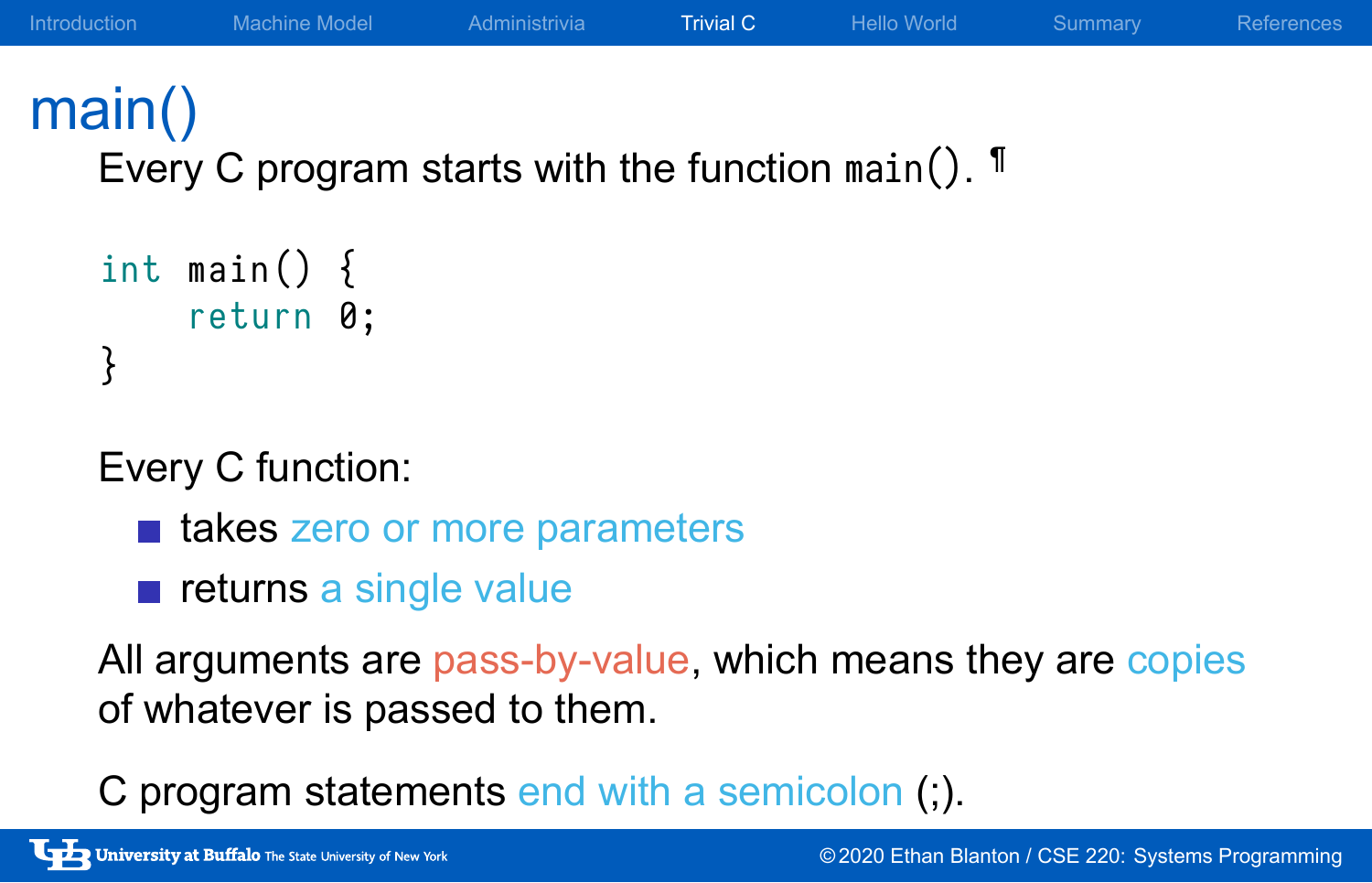# Program Arguments

The main() function is given two parameters:

 $int$  main (int argc, char \*argv[]) Return value Parameter list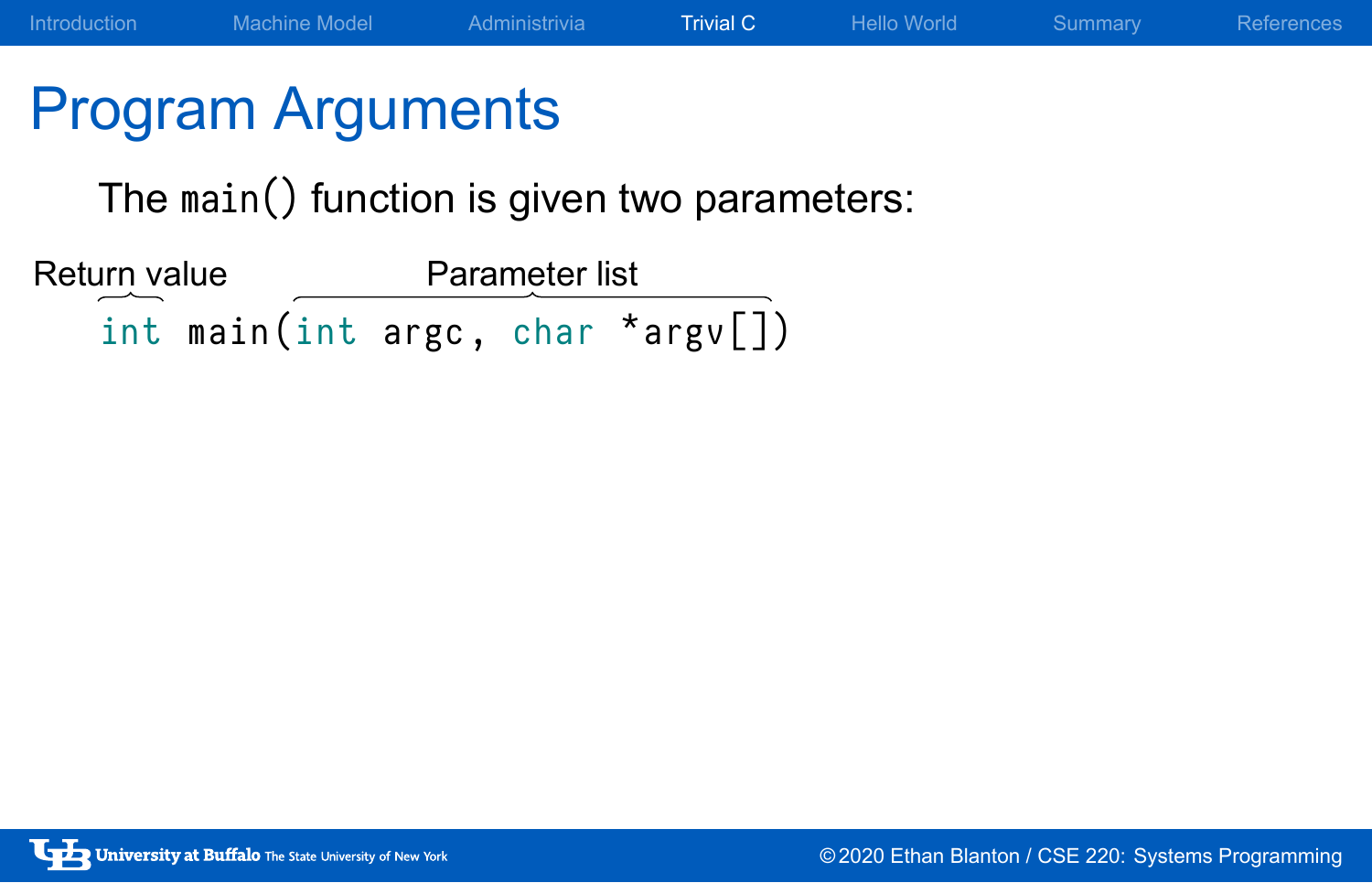# Program Arguments

The main() function is given two parameters:

```
int main (int argc, char *argv[])
        First parameter
```
The first is an integer containing the number of arguments passed to the program on the command line.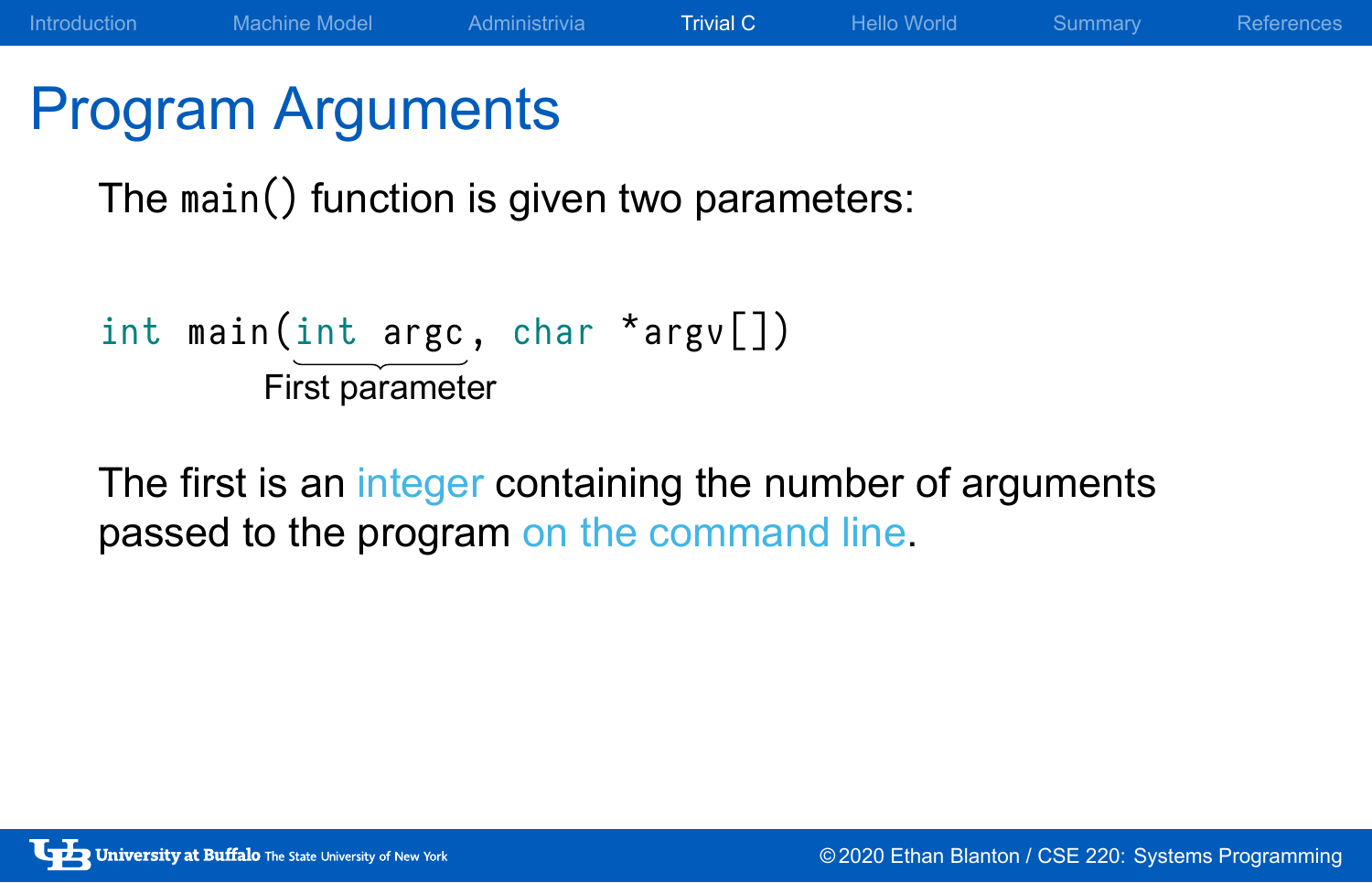### Program Arguments

The main() function is given two parameters:

```
int main (int argc, char *argv[])
                    Second parameter
```
The first is an integer containing the number of arguments passed to the program on the command line.

The second is the program arguments as an array of strings. (We will discuss strings and arrays more later.)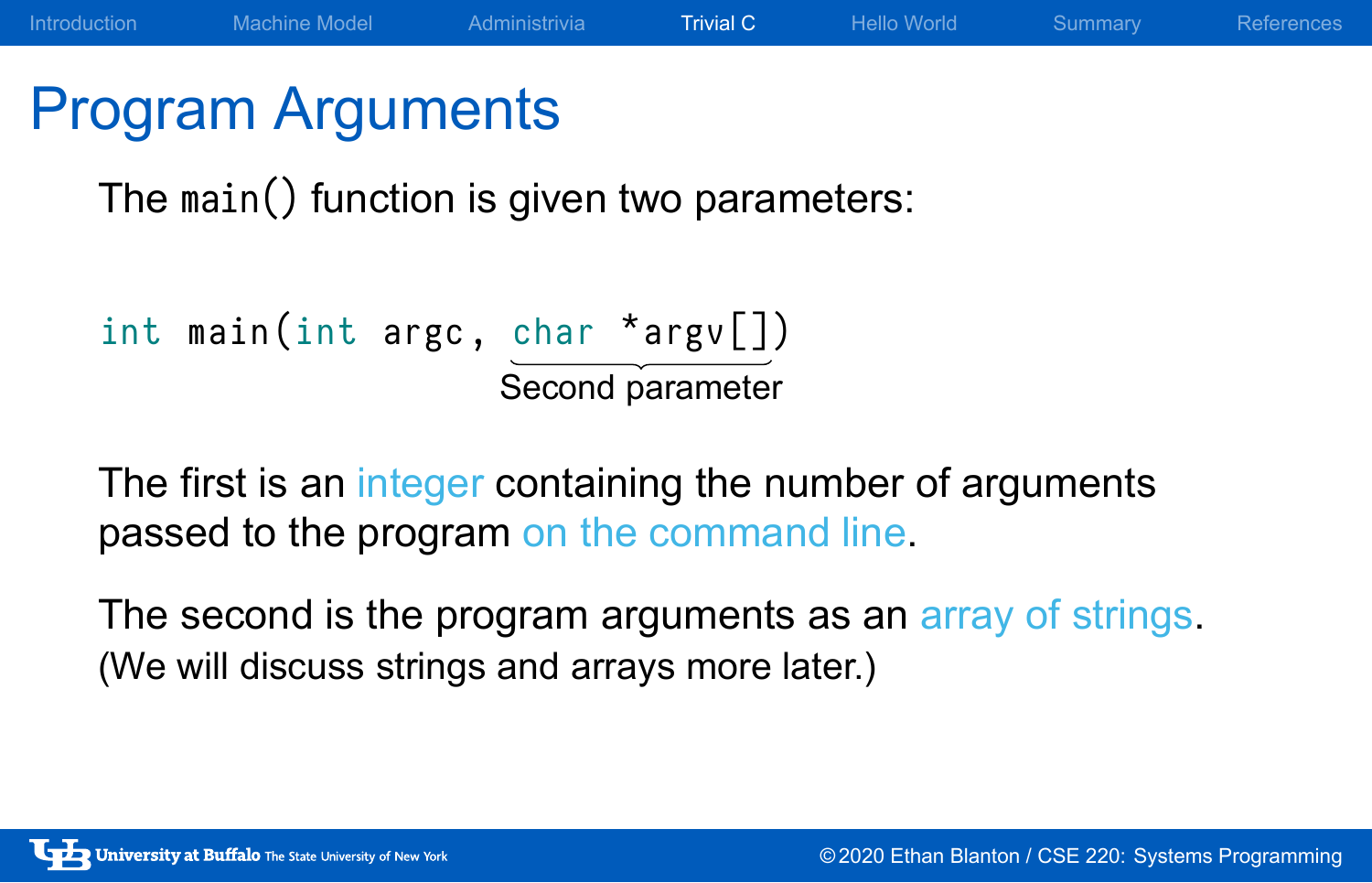### Program Arguments

The main() function is given two parameters:

```
int main (int argc, char *argv[])
         Type Name
```
The first is an integer containing the number of arguments passed to the program on the command line.

The second is the program arguments as an array of strings. (We will discuss strings and arrays more later.)

Each parameter has a type and a name.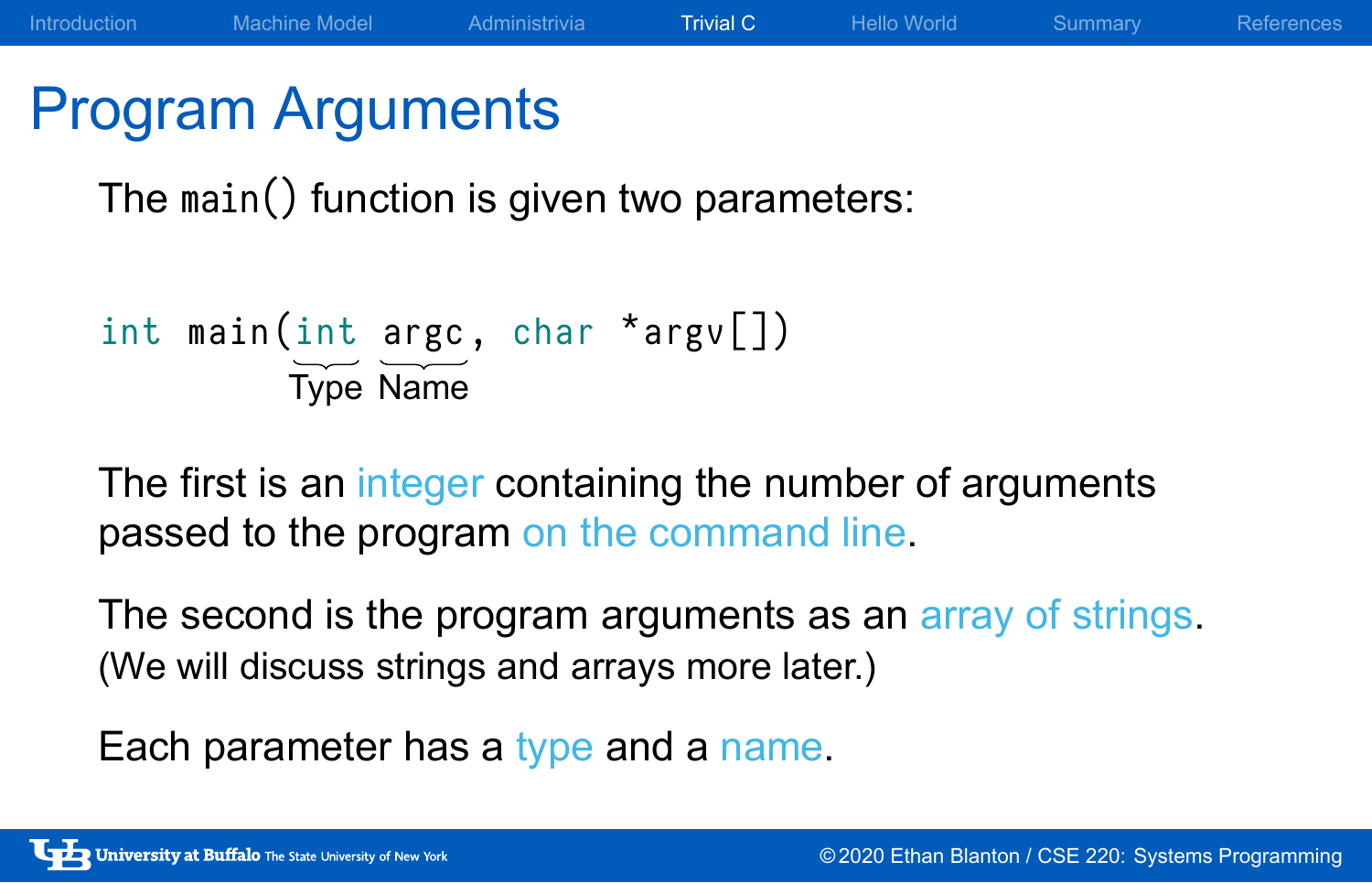### Aside on Slide Syntax

\$ gcc program.c -o program

The \$ indicates the terminal prompt.

- Please do not type this you will get an error!
- You should type everything that follows the \$

This is a good time to brush up on your Unix basics:

**Quick tutorial:** 

https://www.digitalocean.com/community/tutorials/an-introduction-to-linux-basics

Comprehensive tutorial https://ryanstutorials.net/linuxtutorial/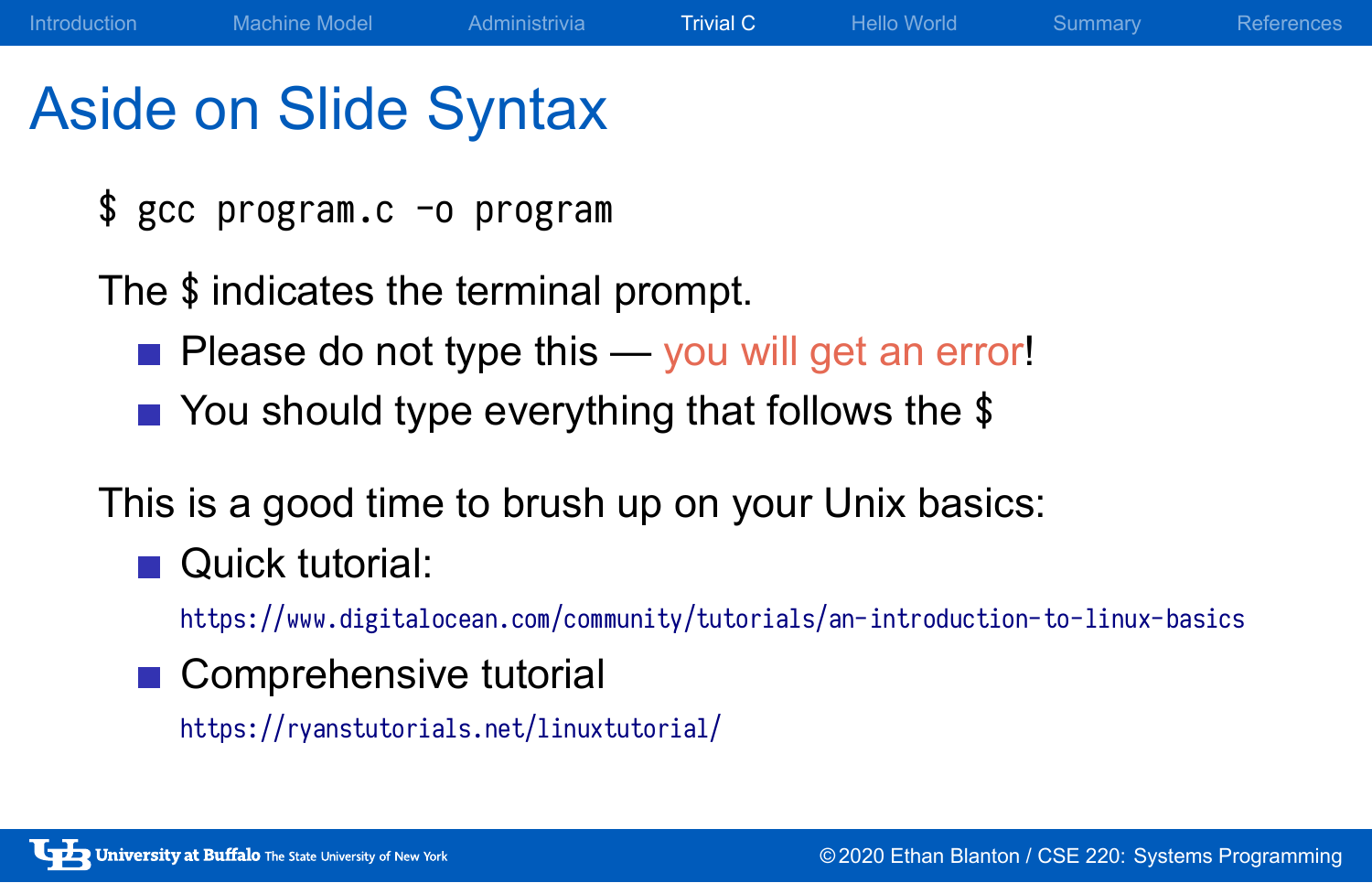### Compiling the Example

Assume that this code is in trivial.c:

```
int main() \{return 0;
}
```
We can compile it into an executable as follows:<sup>3</sup> \$ gcc trivial.c

This will produce the file a.out, which is a native binary.

You can run the binary as follows:

```
$./a.out$
```
 $3$ K&R uses cc, which will also work.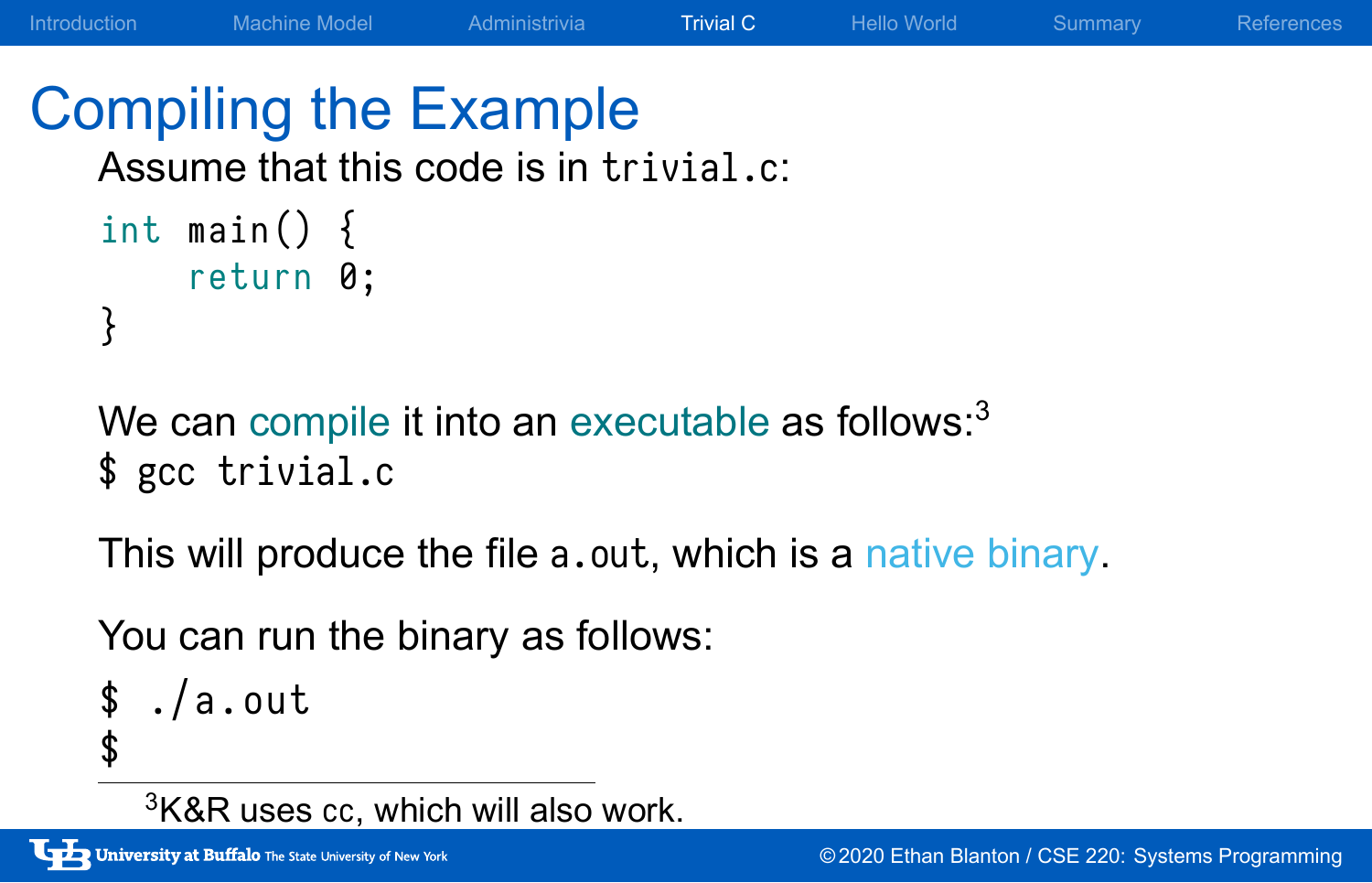# Developing Hello World

"Hello World" is a classic first program when learning a language.

We will develop a Hello World together.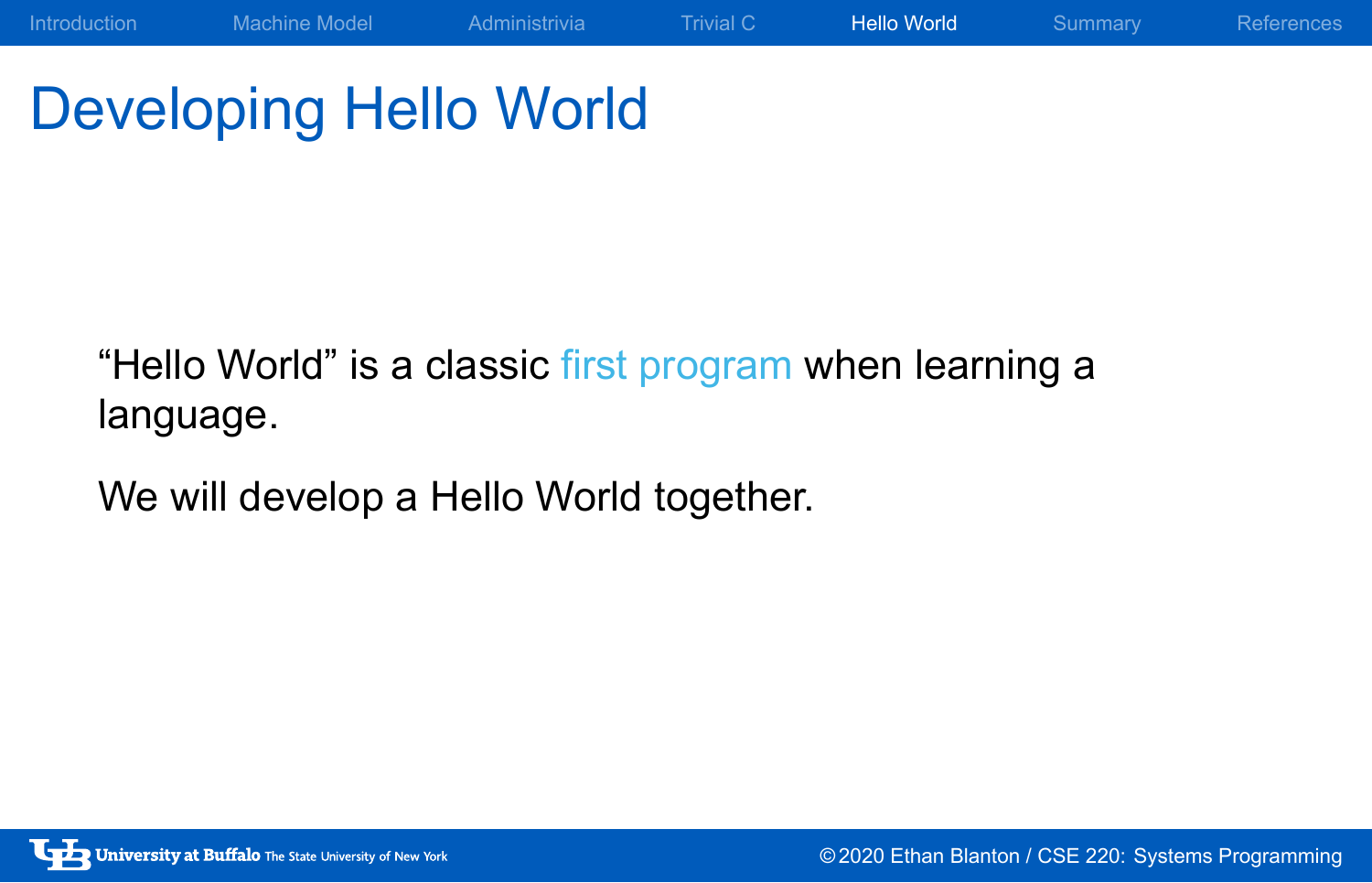### **Summary**

- C is a high level language used in systems programming.
- **Architectural details are important in C.**
- The C/POSIX model is:
	- A dedicated machine for each program
	- Sequential execution of program instructions
	- Data is stored in accessible, addressed memory
- We explored some trivial C programs.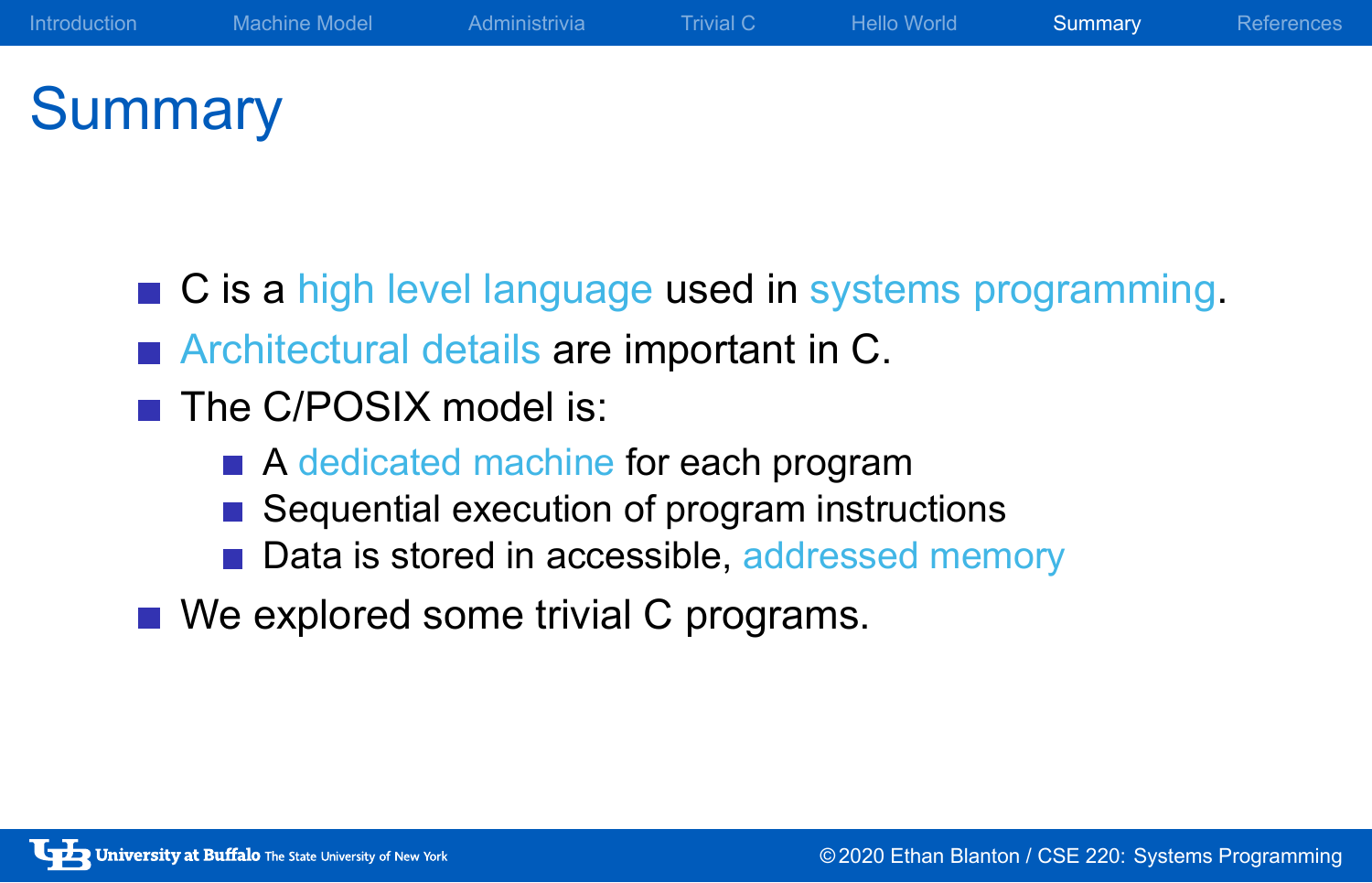Next Time …

- **More about types**
- Variable declaration and usage
- C Strings
- **Looping**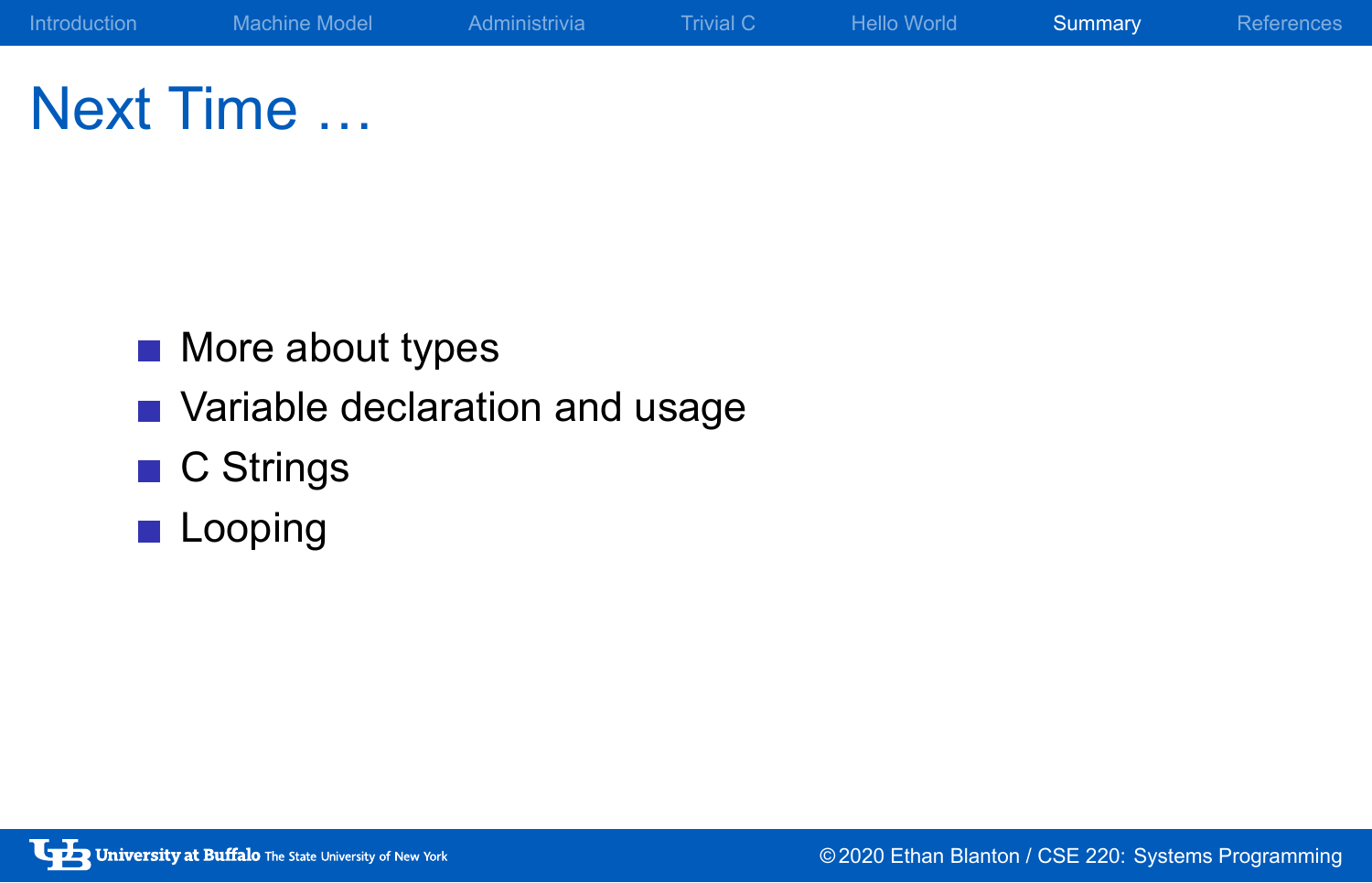# References I

### **Optional Readings**

[1] Brian W. Kernighan and Dennis M. Ritchie. *The C Programming Language*. Second Edition. Introduction, Chapter 1. Prentice Hall, 1988.